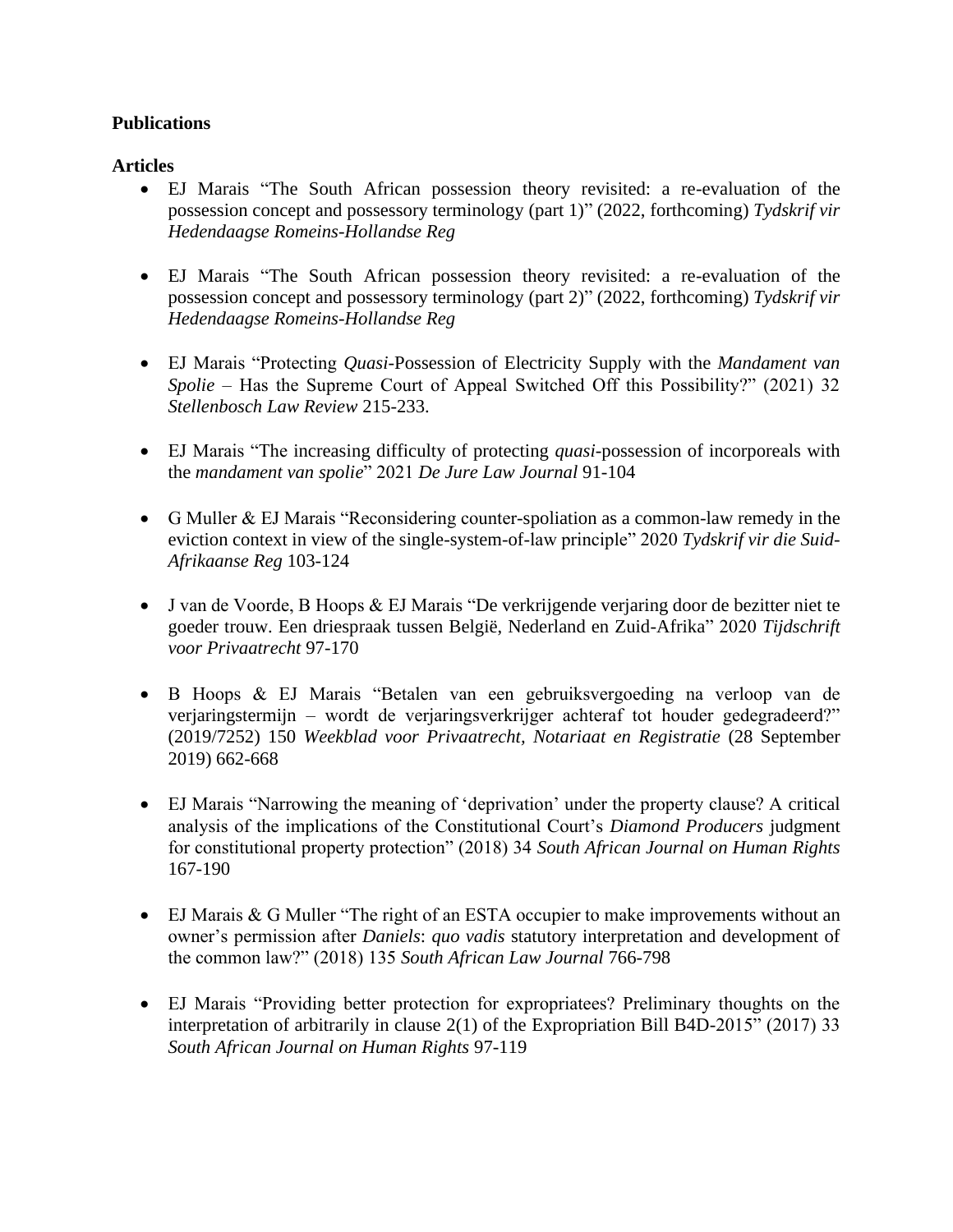- B Hoops & EJ Marais "Het verjaringsbos weer door de bomen van bezitsverkrijging zien: Het Hoogheemraadschap-arrest vanuit een Zuid-Afrikaans en theoretisch perspectief" (2017/7141) 148 *Weekblad voor Privaatrecht, Notariaat en Registratie* (11 March 2017) 213-221
- EJ Marais "A common-law presumption, statutory interpretation and section 25(2) of the Constitution – a tale of three fallacies. A critical analysis of the Constitutional Court's *Arun*  judgment" (2016) 133 *South African Law Journal* 629-663
- EJ Marais & PJH Maree "At the intersection between expropriation law and administrative law: two critical views on the Constitutional Court's *Arun* judgment" (2016) 19 *Potchefstroom Electronic Law Journal* 1-54
- EJ Marais "Expanding the contours of the constitutional property concept: *Shoprite Checkers (Pty) Ltd v MEC for Economic Development, Eastern Cape* 2015 6 SA 125 (CC)" 2016 *Tydskrif vir die Suid-Afrikaanse Reg* 576-592
- B Hoops & EJ Marais *"*Werpt het bodemrecht het net te ver uit?" (2015/7079) 146 *Weekblad voor Privaatrecht, Notariaat en Registratie* (17 October 2015) 864-872
- EJ Marais "When does state interference with property (now) amount to expropriation? An analysis of the *Agri SA* court's state acquisition requirement (part I)" (2015) 18 *Potchefstroom Electronic Law Journal* 2983-3031
- EJ Marais "When does state interference with property (now) amount to expropriation? An analysis of the *Agri SA* court's state acquisition requirement (part II)" (2015) 18 *Potchefstroom Electronic Law Journal* 3033-3069
- EJ Marais "The constitutionality of section 89(5)*(c)* of the National Credit Act under the property clause: *National Credit Regulator v Opperman and Others*" (2014) 131 *South African Law Journal* 215-233
- AJ van der Walt & EJ Marais "The constitutionality of adverse possession under the European Convention 1950: *JA Pye (Oxford) Ltd v United Kingdom* (2008) 46 EHRR 45 (GC)" (2013) 76 *Tydskrif vir Herenda's Romeins-Hollandse Reg* (*Journal for Contemporary Roman-Dutch Law*) 261-269
- AJ van der Walt & EJ Marais "The constitutionality of acquisitive prescription: A section 25 analysis" 2012 *Tydskrif vir die Suid-Afrikaanse Reg* 714-736
- AJ van der Walt & EJ Marais "Eiendomsverlies weens verkrygende verjaring: 'n Ongekompenseerde onteiening – of nie?" (2012) 9 *LitNet Akademies* 298-321